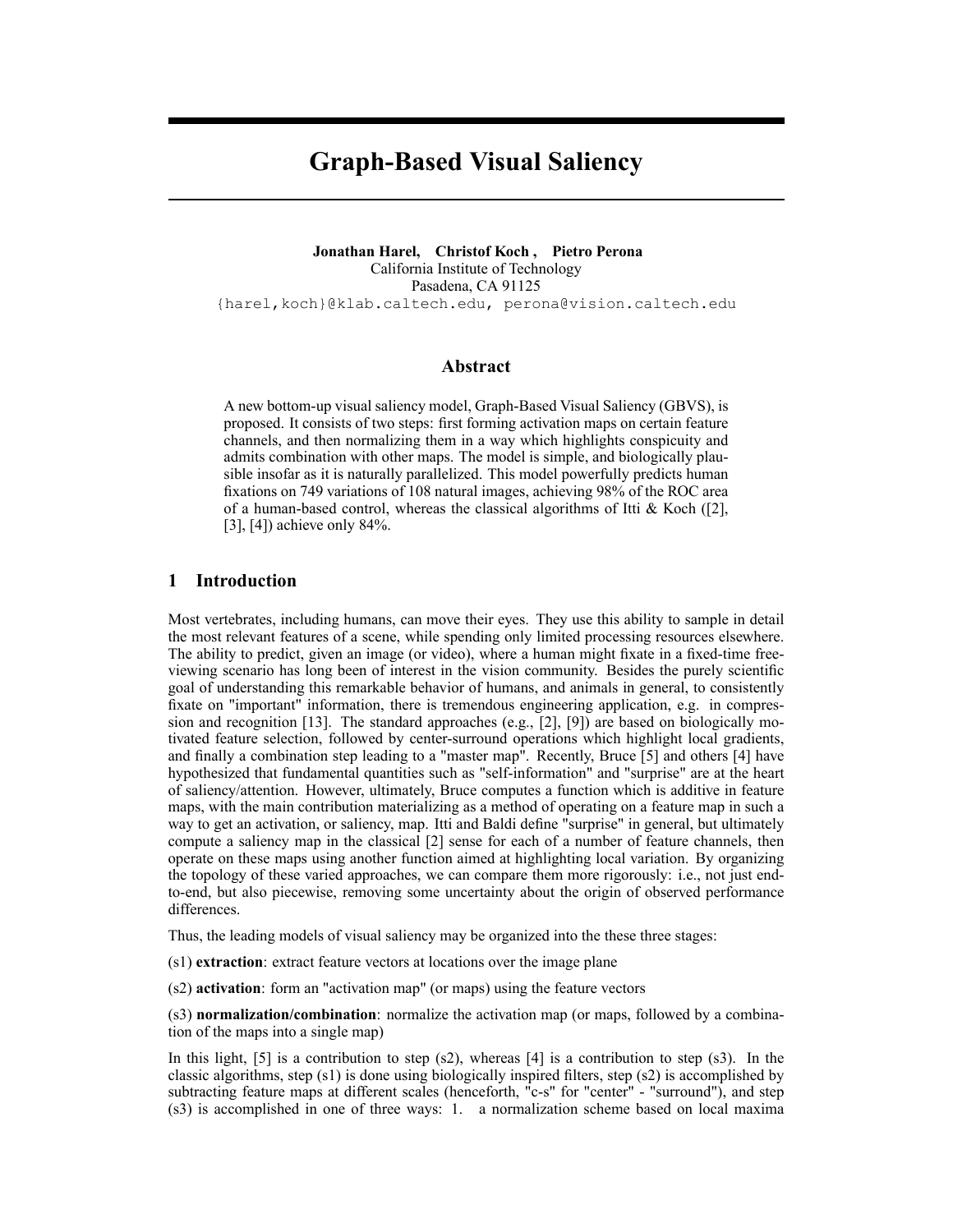[2] ( "max-ave"), 2. an iterative scheme based on convolution with a difference-of-gaussians filter ("DoG"), and 3. a nonlinear interactions ("NL") approach which divides local feature values by weighted averages of surrounding values in a way that is modelled to fit psychophysics data [11].

We take a different approach, exploiting the computational power, topographical structure, and parallel nature of graph algorithms to achieve natural and efficient saliency computations. We define Markov chains over various image maps, and treat the equilibrium distribution over map locations as activation and saliency values. This idea is not completely new: Brockmann and Geisel [8] suggest that scanpaths might be predicted by properly defined Levy flights over saliency fields, and more recently Boccignone and Ferraro [7] do the same. Importantly, they assume that a saliency map is already available, and offer an alternative to the winner-takes-all approach of mapping this object to a set of fixation locations. In an unpublished pre-print, L.F. Costa [6] notes similar ideas, however offers only sketchy details on how to apply this to real images, and in fact includes no experiments involving fixations. Here, we take a unified approach to steps  $(s2)$  and  $(s3)$  of saliency computation, by using dissimilarity and saliency to define edge weights on graphs which are interpreted as Markov chains. Unlike previous authors, we do not attempt to connect features only to those which are somehow similar. We also directly compare our method to others, using power to predict human fixations as a performance metric.

The contributions of this paper are as follows:

(1) A complete bottom-up saliency model based on graph computations, GBVS, including a framework for "activation" and "normalization/combination".

(2) A comparison of GBVS against existing benchmarks on a data set of grayscale images of natural environments (viz., foliage) with the eye-movement fixation data of seven human subjects, from a recent study by Einhäuser et. al. [1].

# 2 The Proposed Method: Graph-Based Saliency (GBVS)

Given an image  $I$ , we wish to ultimately highlight a handful of 'significant' locations where the image is 'informative' according to some criterion, e.g. human fixation. As previously explained, this process is conditioned on first computing feature maps (s1), e.g. by linear filtering followed by some elementary nonlinearity [15]. "Activation" (s2), "normalization and combination" (s3) steps follow as described below.

#### 2.1 Forming an Activation Map (s2)

Suppose we are given a feature map<sup>1</sup>  $M : [n]^2 \rightarrow \mathbb{R}$ . Our goal is to compute an activation map  $A : [n]^2 \to \mathbb{R}$ , such that, intuitively, locations  $(i, j) \in [n]^2$  where I, or as a proxy,  $M(i, j)$ , is somehow unusual in its neighborhood will correspond to high values of *activation A*.

#### 2.1.1 Existing Schemes

Of course "unusual" does not constrain us sufficiently, and so one can choose several operating definitions. "Improbable" would lead one to the formulation of Bruce [5], where a histogram of  $M(i, j)$  values is computed in some region around  $(i, j)$ , subsequently normalized and treated as a probability distribution, so that  $A(i, j) = -\log(p(i, j))$  is clearly defined with  $p(i, j) = Pr{M(i, j)|neighborhood}$ . Another approach compares local "center" distributions to broader "surround" distributions and calls the Kullback-Leibler tension between the two "surprise" [4].

<sup>&</sup>lt;sup>1</sup> in the context of a mathematical formulation, let  $[n] \triangleq \{1, 2, ..., n\}$ . Also, the maps M, and later A, are presented as square  $(n \times n)$  only for expository simplicity. Nothing in this paper will depend critically on the square assumtion, and, in practice, rectangular maps are used instead.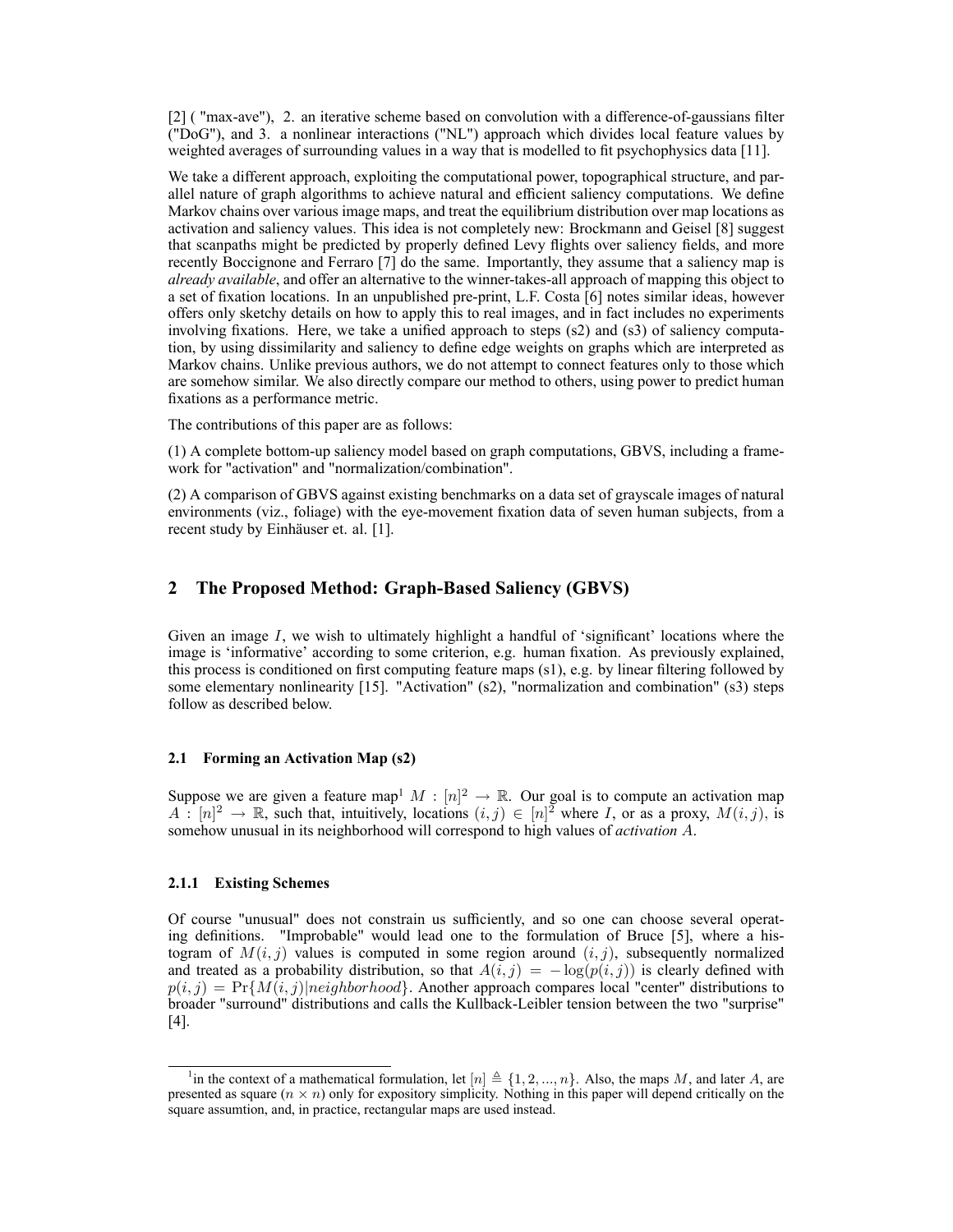#### 2.1.2 A Markovian Approach

We propose a more organic (see below) approach. Let us define the dissimilarity of  $M(i, j)$  and  $M(p, q)$  as

$$
d((i, j) || (p, q)) \triangleq \left| \log \frac{M(i, j)}{M(p, q)} \right|.
$$

This is a natural definition of dissimilarity: simply the distance between one and the ratio of two quantities, measured on a logarithmic scale. For some of our experiments, we use  $|M(i, j) M(p, q)$  instead, and we have found that both work well. Consider now the fully-connected directed graph  $G_A$ , obtained by connecting every node of the lattice M, labelled with two indices  $(i, j) \in [n]^2$ , with all other  $n - 1$  nodes. The directed edge from node  $(i, j)$  to node  $(p, q)$  will be assigned a weight

$$
w_1((i,j),(p,q)) \triangleq d((i,j)||(p,q)) \cdot F(i-p,j-q), \text{ where}
$$

$$
F(a,b) \triangleq \exp\left(-\frac{a^2+b^2}{2\sigma^2}\right).
$$

 $\sigma$  is a free parameter of our algorithm<sup>2</sup>. Thus, the weight of the edge from node  $(i, j)$  to node  $(p, q)$ is proportional to their dissimilarity and to their closeness in the domain of  $M$ . Note that the edge in the opposite direction has exactly the same weight. We may now define a Markov chain on  $G_A$ by normalizing the weights of the outbound edges of each node to 1, and drawing an equivalence between nodes  $\&$  states, and edges weights  $\&$  transition probabilities. The equilibrium distribution of this chain, reflecting the fraction of time a random walker would spend at each node/state if he were to walk forever, would naturally accumulate mass at nodes that have high dissimilarity with their surrounding nodes, since transitions into such subgraphs is likely, and unlikely if nodes have similar M values. The result is an activation measure which is derived from pairwise contrast.

We call this approach "organic" because, biologically, individual "nodes" (neurons) exist in a connected, retinotopically organized, network (the visual cortex), and communicate with each other (synaptic firing) in a way which gives rise to emergent behavior, including fast decisions about which areas of a scene require additional processing. Similarly, our approach exposes connected (via F) regions of dissimilarity (via  $w$ ), in a way which can in principle be computed in a completely parallel fashion. Computations can be carried out independently at each node: in a synchronous environment, at each time step, each node simply sums incoming mass, then passes along measured partitions of this mass to its neighbors according to outbound edge weights. The same simple process happening at all nodes simultaneously gives rise to an equilibrium distribution of mass.

Technical Notes The equilibrium distribution of this chain exists and is unique because the chain is ergodic, a property which emerges from the fact that our underlying graph  $G_A$  is by construction strongly connected. In practice, the equilibrium distribution is computed using repeated multiplication of the Markov matrix with an initially uniform vector. The process yields the principal eigenvector of the matrix. The computational complexity is thus  $O(n^4K)$  where  $K \ll n^2$  is some small number of iterations required to meet equilibrium<sup>3</sup>.

#### 2.2 "Normalizing" an Activation Map (s3)

The aim of the "normalization" step of the algorithm is much less clear than that of the activation step. It is, however, critical and a rich area of study. Earlier, three separate approaches were mentioned as existing benchmarks, and also the recent work of Itti on surprise [4] comes into the saliency computation at this stage of the process (although it can also be applied to s2 as mentioned above). We shall state the goal of this step as: *concentrating mass on activation maps*. If mass is not concentrated on individual activation maps prior to additive combination, then the resulting master map may be too nearly uniform and hence uninformative. Although this may seem trivial, it is on some level the very soul of any saliency algorithm: concentrating activation into a few key locations.

 ${}^{2}$ In our experiments, this parameter was set to approximately one tenth to one fifth of the map width. Results were not very sensitive to perturbations around these values.

<sup>&</sup>lt;sup>3</sup>Our implementation, not optimized for speed, converges on a single map of size  $25 \times 37$  in fractions of a second on a 2.4 GHz Pentium.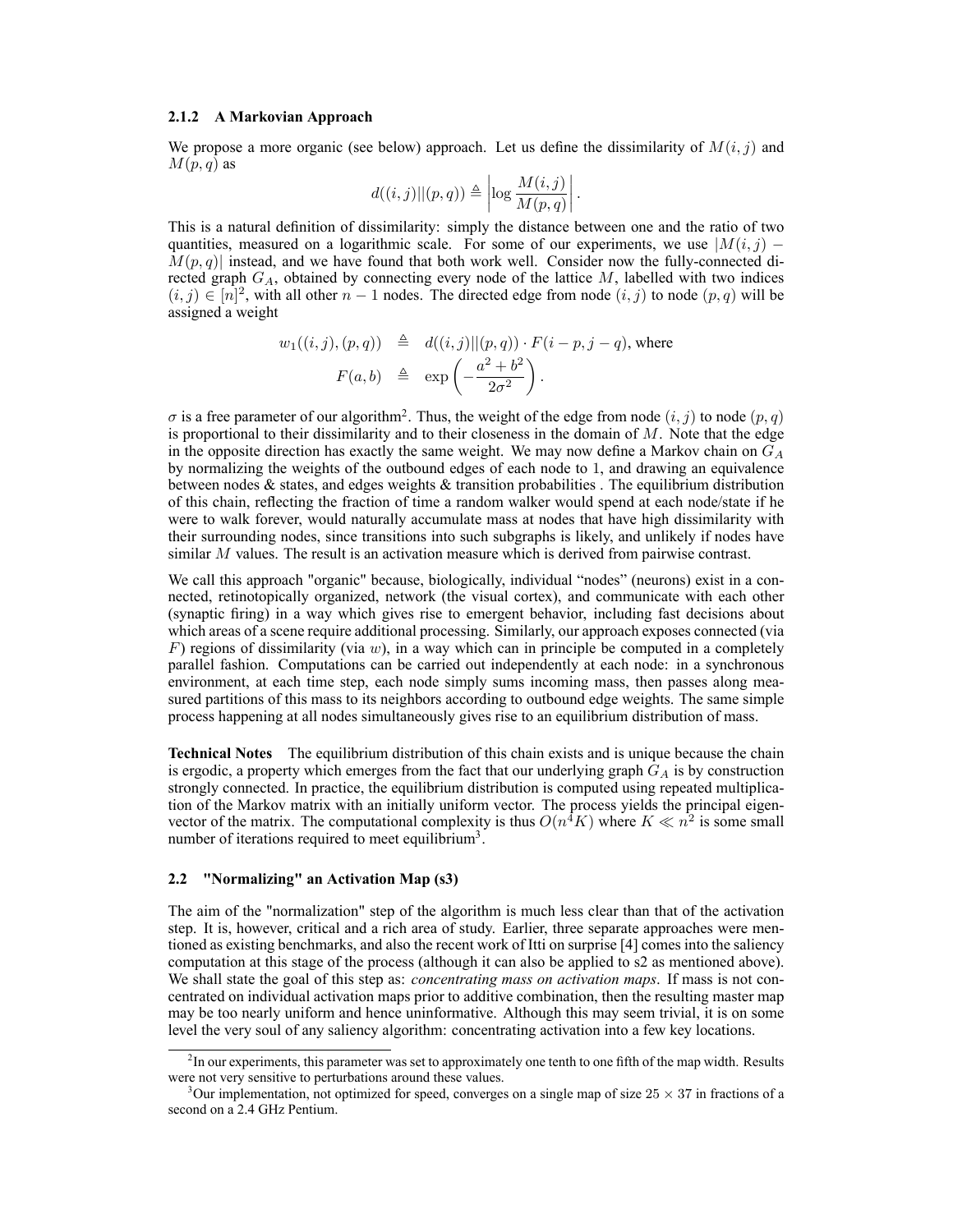Armed with the mass-concentration definition, we propose another Markovian algorithm as follows: This time, we begin with an activation map<sup>4</sup>  $A: [n]^2 \to \mathbb{R}$ , which we wish to "normalize". We construct a graph  $G_N$  with  $n^2$  nodes labelled with indices from  $[n]^2$ . For each node  $(i, j)$  and every node  $(p, q)$  (including  $(i, j)$ ) to which it is connected, we introduce an edge from  $(i, j)$  to  $(p, q)$  with weight:

$$
w_2((i,j),(p,q)) \triangleq A(p,q) \cdot F(i-p,j-q).
$$

Again, normalizing the weights of the outbound edges of each node to unity and treating the resulting graph as a Markov chain gives us the opportunity to compute the equilibrium distribution over the nodes<sup>5</sup>. Mass will flow preferentially to those nodes with high activation. It is a mass concentration algorithm by construction, and also one which is parallelizable, as before, having the same natural advantages. Experimentally, it seems to behave very favorably compared to the standard approaches such as "DoG" and "NL".

### 3 Experimental Results

#### 3.1 Preliminaries and paradigm

We perform saliency computations on real images of the natural world, and compare the power of the resulting maps to predict human fixations. The experimental paradigm we pursue is the following: for each of a set of images, we compute a set of feature maps using standard techniques. Then, we proccess each of these feature maps using some activation algorithm, and then some normalization algorithm, and then simply sum over the feature channels. The resulting master saliency map is scored (using an ROC area metric described below) relative to fixation data collected for the corresponding image, and labelled according to the activation and normalization algorithms used to obtain it. We then pool over a corpus of images, and the resulting set of scored and labelled master saliency maps is analyzed in various ways presented below. Some notes follow:

Algorithm Labels: Hereafter, "graph (i)" and "graph (ii)" refer to the activation algorithm described in section 2.1.2. The difference is that in graph (i), the parameter  $\sigma = 2.5$ , whereas in graph (ii),  $\sigma = 5$ . "graph (iii)" and "graph (iv)" refer to the an iterated repitition of the normalization algorithm described in section 2.2. The difference is the termination rule associated with the iterative process: for graph (iii), a complicated termination rule is used which looks for a local maximum in the number of matrix multiplications required to achieve a stable equilibrium distribution<sup>6</sup>, and for graph (iv), the termination rule is simply "stop after 4 iterations". The normalization algorithm referred to as "I" corresponds to "Identity", with the most naive normalization rule: it does nothing, leaving activations unchanged prior to subsequent combination. The algorithm "max-ave" and "DoG" were run using the publicly available "saliency toolbox"<sup>7</sup>. The parameters of this were checked against the literature [2] and [3], and were found to be almost identical, with a few slight alterations that actually improved performance relative to the published parameters. The parameters of "NL" were set according to the better of the two sets of parameters provided in [11].

Performance metric: We wish to give a reward quantity to a saliency map, given some target locations, e.g., in the case of natural images, a set of locations at which human observers fixated. For any one threshold saliency value, one can treat the saliency map as a classifier, with all points above threshold indicated as "target" and all points below threshold as "background". For any particular value of the threshold, there is some fraction of the actual target points which are labelled as such (true positive rate), and some fraction of points which were not target but labelled as such anyway (false positive rate). Varying over all such thresholds yields an ROC curve [14] and the area beneath it is generally regarded as an indication of the classifying power of the detector. This is the performance metric we use to measure how well a saliency map predicts fixation locations on a given image.

<sup>&</sup>lt;sup>4</sup>To be clear, if A is the result of the eigenvector computation described in 2.1, i.e., if the graph-based activation step is concatenated with the graph-based normalization step, we will call the resulting algorithm GBVS. However, A may be computed using other techniques.

<sup>&</sup>lt;sup>5</sup>We note that this normalization step of GBS can be iterated  $\kappa$  times to improve performance. In practice, we use  $\kappa \in \{2, 3, 4\}$ . Performance does not vary significantly in this regime with respect to  $\kappa$ .

 $6$  with the intuition being that competition among competing saliency regions can settle, at which point it is wise to terminate

<sup>7</sup> http://www.saliencytoolbox.net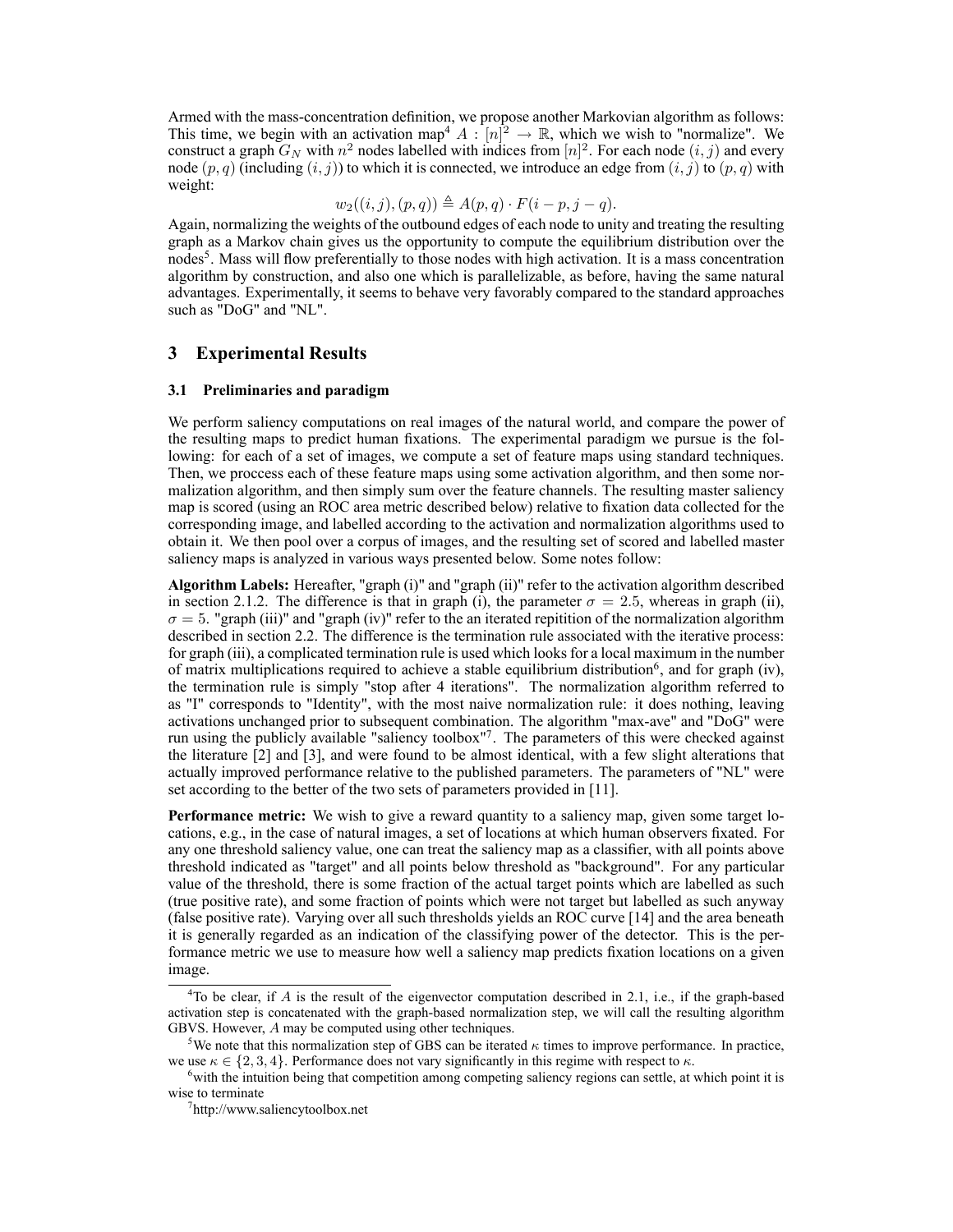#### 3.2 Human Eye-Movement Data on Images of Nature

In a study by Einhäuser et al. [1], human and primate fixation data was collected on 108 images, each modified<sup>8</sup> in nine ways. Figure 2 shows an example image from this collection, together with "x"s marking the fixation points of three human subjects on this particular picture. In the present study, 749 unique modifications of the 108 original images, and 24149 human fixations from [1] were used. Only pictures for which fixation data from three human subjects were available were used. Each image was cropped to  $600 \times 400$  pixels and was presented to subjects so that it took up  $76^\circ \times 55^\circ$  of their visual field. In order to facilitate a fair comparison of algorithms, the first step of the saliency algorithm, feature extraction (s1), was the same for every experiment. Two spatial scales  $(\frac{1}{2}, \frac{1}{4})$  were used, and for each of these, four orientation maps corresponding to orientations  $\phi = \{0^\circ, 45^\circ, 90^\circ, 135^\circ\}$  were computed using Gabor filters, one contrast map was computed using luminance variance in a local neighborhood of size  $80 \times 80$ , and the last map was simply a luminance map (the grayscale values). Each of these 12 maps was finally downsampled to a  $25 \times 37$  raw feature map.

"c-s" (center-surround) activation maps were computed by subtracting, from each raw feature map, a feature map on the same channel originally computed at a scale 4 binary orders of magnitude smaller in overall resolution and then resized smoothly to size  $25 \times 37$ . In [2], this overall scheme would be labelled  $c = \{2, 3\}$ , for  $\frac{1}{2}$  and  $\frac{1}{4}$ , and  $\delta = \{4\}$ , corresponding to a scale change of 4 orders. The other activation procedures are described in section 2.1.2 and 2.1.1. The normalization procedures are all earlier described and named. Figure 2 shows an actual image with the resulting saliency maps from two different (activation, normalization) schemes.



(a) Sample Picture With Fixation

Figure 2: (a) An image from the data-set with fixations indicated using x's. (b) The saliency map formed when using (activation,normalization)= (graph (i),graph (iii)). (c) Saliency map for (activation,normalization)=(c-s,DoG)

Finally, we show the performance of this algorithm on the corpus of images. For each image, a mean inter-subject ROC area was computed as follows: for each of the three subjects who viewed an image, the fixation points of the remaining two subjects were convolved with a circular, decaying kernel with decay constant matched to the decaying cone density in the retina. This was treated as a saliency map derived directly from human fixations, and with the target points being set to the

<sup>&</sup>lt;sup>8</sup>Modifications were made to change the luminance contrast either up or down in selected circular regions. Both modified and unmodified stimuli were used in these experiments. Please refer to [1], [12].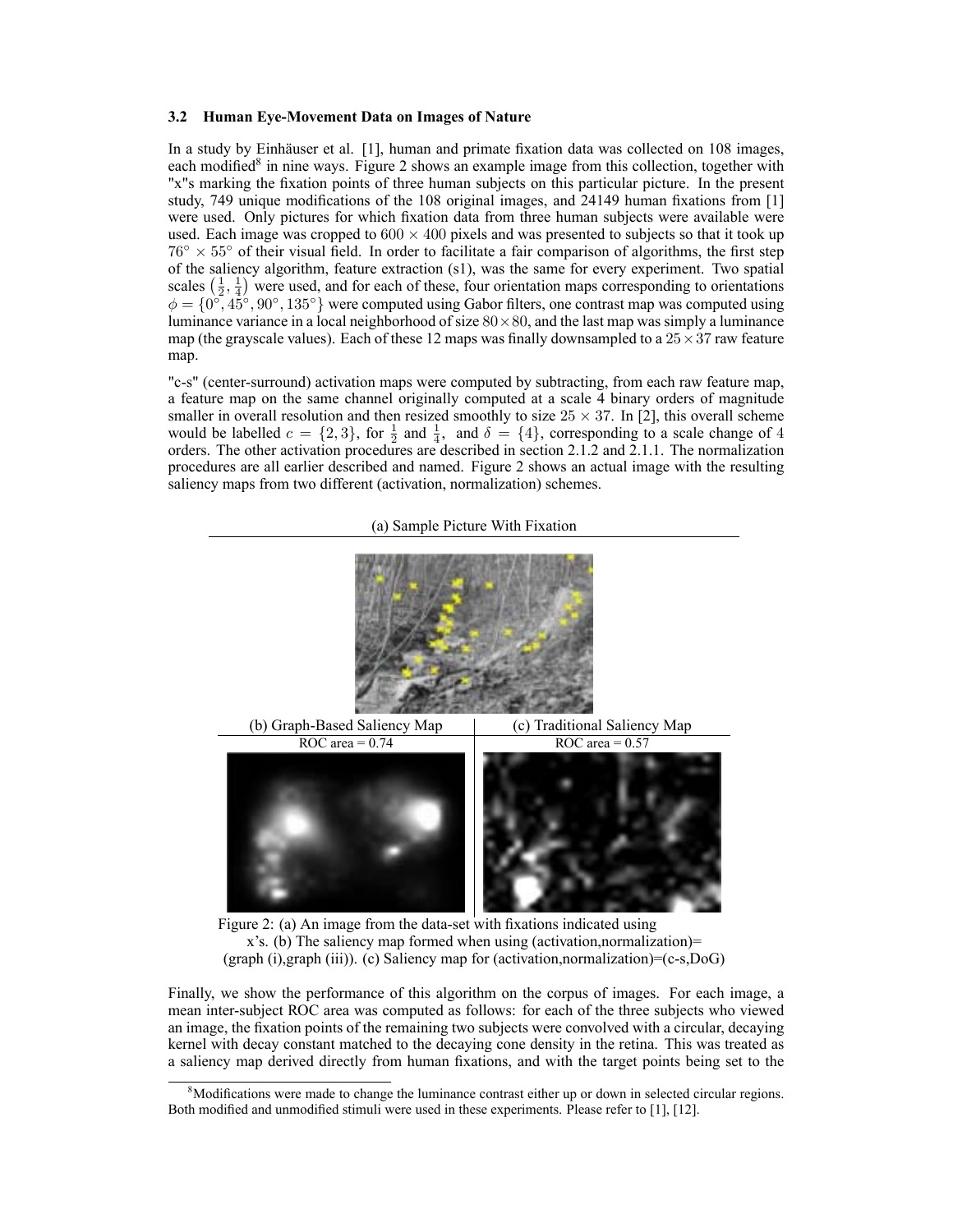fixations of the first subject, an ROC area was computed for a single subject. The mean over the three is termed "inter-subject ROC value" in the following figures. For each range of this quantity, a mean performance metric was computed for various activation and normalization schemes. For any particular scheme, an ROC area was computed using the resulting saliency map together with the fixations from all 3 human subjects as target points to detect. The results are shown below.



Figure 3: (a) A mean ROC metric is computed for each range of inter-subject ROC values. Each curve represents a different activation scheme, while averaging over individual image numbers and normalization schemes. (b) A mean ROC metric is similarly computed, instead holding the normalization constant while varying the activation scheme.

In both Figures 3 and 4, The boundary lines above and below show a rough upper<sup>9</sup> and strict lower bounds on performance (based on a human control and chance performance). Figure 3(a) and Figure 3(b) clearly demonstrate the tremendous predictive power of the graph-based algorithms over standard approaches. Figure 4 demonstrates the especially effective performance of combining the best graph-based activation and normalization schemes, contrasted against the standard Itti & Koch approaches, and also the "self-information" approach which includes no mention of a normalization step (hence, set here to "I").



Figure 4: We compare the predictive power of five saliency algorithms. The best performer is the method which combines a graph based activation algorithm with a graph based normalization algorithm.

The combination of a few possible pairs of activation schemes together with normalization schemes is summarized in Table 1, with notes indicating where certain combinations correspond to established benchmarks. Performance is shown as a fraction of the inter-subject ROC area. Overall, we find an median ROC area of 0.55 for the Itti & Koch saliency algorithms [2] on these images. In [1]

 $9^9$ To form a true upper bound, one would need the fixation data of many more than three humans on each image.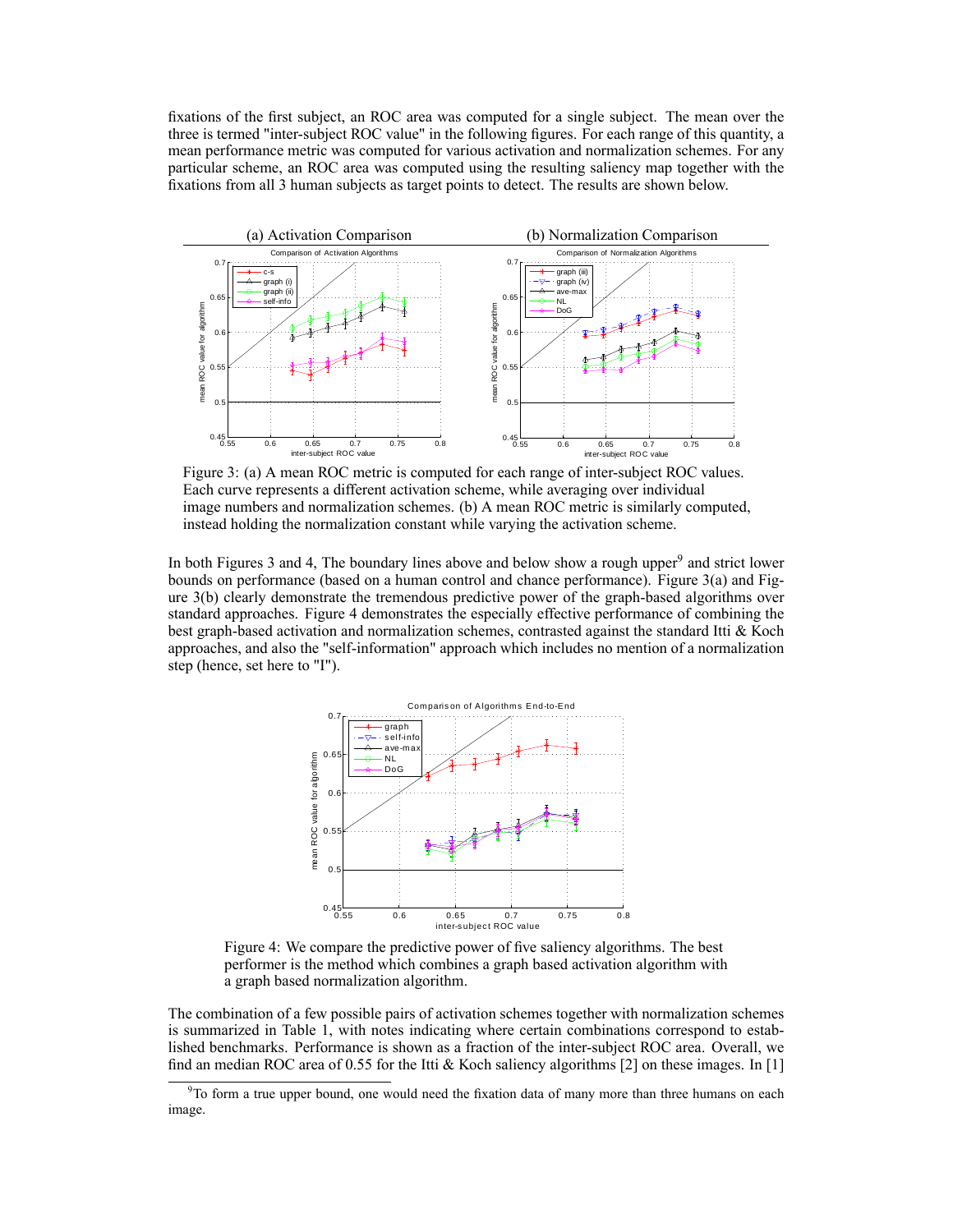the mean is reported as 0.57, which is remarkably close and plausible if you assume slightly more sophisticated feature maps (for instance, at more scales).

| algo-<br>activation<br>rithm | normalization<br>algorithm | ROC area (frac-<br>$\text{tion}^{10}$ | published           |
|------------------------------|----------------------------|---------------------------------------|---------------------|
|                              |                            |                                       |                     |
| graph(i)                     | graph (iv)                 | 0.981148                              |                     |
| graph (i)                    | graph (iv)                 | 0.975313                              |                     |
| graph(i)                     |                            | 0.974592                              |                     |
| graph (ii)                   | ave-max                    | 0.974578                              |                     |
| graph (ii)                   | graph (iii)                | 0.974227                              |                     |
| graph (i)                    | graph (iii)                | 0.968414                              |                     |
| self-info                    |                            | 0.841054                              | *Bruce & Tsotsos    |
|                              |                            |                                       | [5]                 |
| $c-s$                        | DoG                        | 0.840968                              | *Itti & Koch [3]    |
| $c-s$                        | ave-max                    | 0.840725                              | *Itti, Koch,<br>- & |
|                              |                            |                                       | Niebur [2]          |
| $c-s$                        | NL                         | 0.831852                              | *Lee, Itti, Koch,   |
|                              |                            |                                       | & Braun [10]        |

Table 1: Performance of end-to-end algorithms

# 4 Discussion and Conclusion

Although a novel, simple approach to an old problem is always welcome, we must also seek to answer the scientific question of how it is possible that, given access to the same feature information, GBVS predicts human fixations more reliably than the standard algorithms. We find experimentally that there are at least two reasons for this observed difference. The first observation is that, because nodes are on average closer to a few center nodes than to any particular point along the image periphery, it is an emergent property that GBVS promotes higher saliency values in the center of the image plane. We hypothesize that this "center bias" is favorable with respect to predicting fixations due to human experience both with photographs, which are typically taken with a central subject, and with everyday life in which head motion often results in gazing straight ahead. Notably, the images of foliage used in the present study had no central subject. One can quantify the GBVS-induced center bias by activating, then normalizing, a uniform image using our algorithms. However, if we introduce this center bias to the output of the standard algorithms' master maps (via pointwise multiplication), we find that the standard algorithms predict fixations better, but still worse than GBVS. In some cases (e.g., "DoG"), introducing this center bias only explains 20% of the performance gap to  $GBVS -$  in the best case (viz., "max-ave"), it explains 90% of the difference. We conjecture that the other reason for the performance difference stems from the robustness of our algorithm with respect to differences in the sizes of salient regions. Experimentally, we find that the "c-s" algorithm has trouble activating salient regions distant from object borders, even if one varies over many choices of scale differences and combinations thereof. Since most of the standard algorithms have "c-s" as a first step, they are weakened ab initio. Similarly, the "self-info" algorithm suffers the same weakness, even if one varies over the neighborhood size parameter. On the other hand, GBVS robustly highlights salient regions, even far away from object borders.

We note here that what lacks from GBVS described as above is any notion of a multiresolution representation of map data. Therefore, because multiresolution representations are so basic, one may extend both the graph-based activation and normalization steps to a multiresolution version as follows: We begin with, instead of a single map  $A : [n]^2 \to \mathbb{R}$ , a collection of maps  $\{A_i\}$ , with each  $A_i : [n_i]^2 \to \mathbb{R}$  representing the same underlying information but at different resolutions. Proceeding as we did before, we instantiate a node for every point on every map, introducing edges again between every pair of nodes, with weights computed same as before with one caveat: the

 $10$  performance here is measured by the ratio of (ROC area using the given algorithm for fixation detection) to (ROC area using a saliency map formed from the fixations of *other* subjects on a single picture)